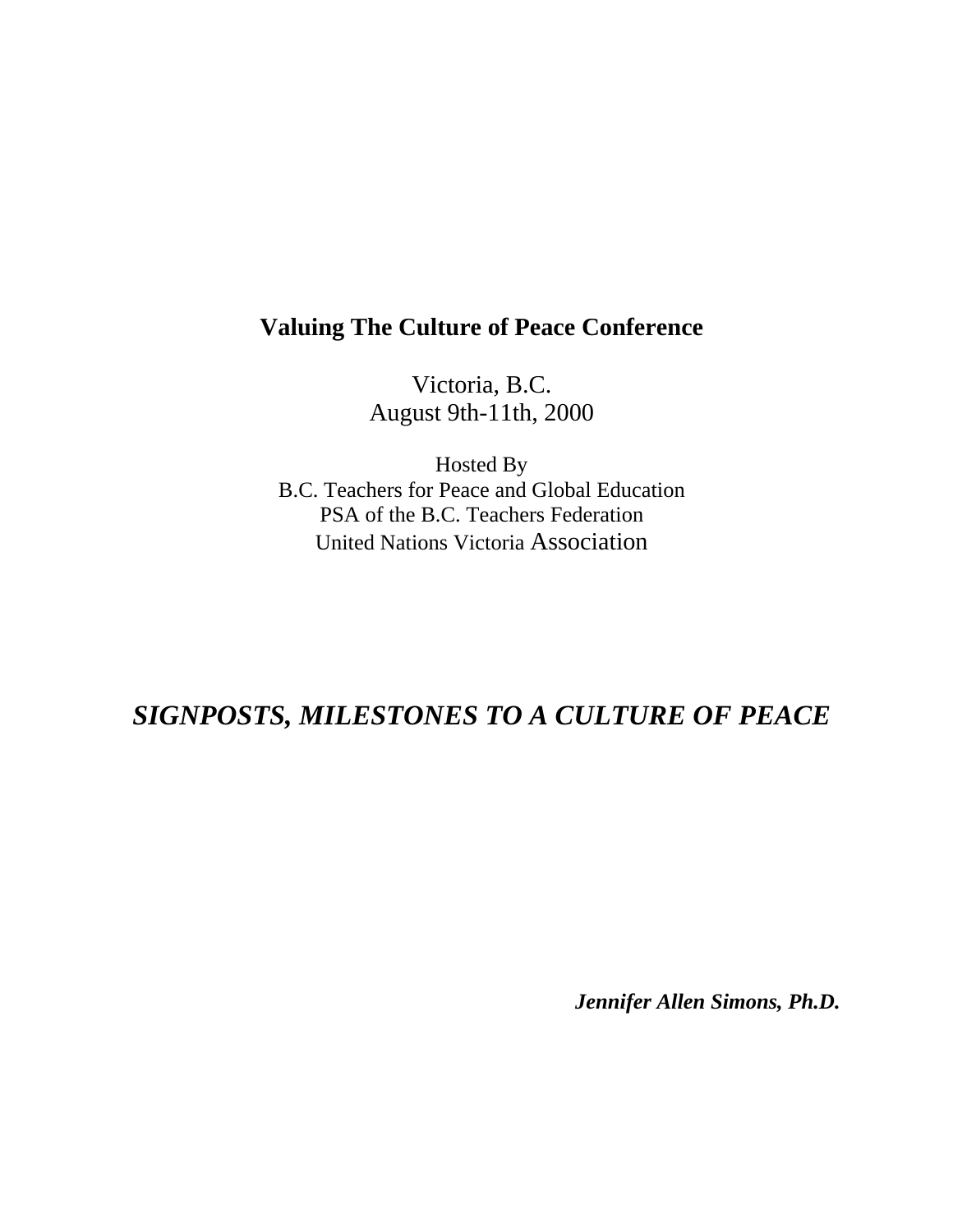The subject I have been asked to address is one of optimism - "**Signs** that we are on the road to a culture of peace". It is one that I can't, with integrity, address entirely in that frame. Instead I would like to speak in terms of **signposts, milestones and paving stones** on the road to a culture of peace because it seems to me that for every sign of peace there is a counter sign of war, of conflict, of human violations.

Actually, the state of affairs is more dismal than merely counter signs to peace. I think if I had to broadly define Western Culture, I could, without hesitation, say that we live in a war culture despite the fact that the majority of the members of civil society are not interested in being warriors. In the twentieth century alone, in the neighbourhood of "two hundred million people have been killed, directly or indirectly, in wars" - over twenty million directly in wars in man-made violence. We live in a world where, at present, there are about fifty small wars taking place - a situation that is likely to multiply as populations expand, resources shrink, or are destroyed. Even though, western culture has a history of democracy originating with the Greeks, war has always played a defining part. However, I am not suggesting that violence or aggressionare innate in humans, but violence and aggression may be culturally determined. (Bookchin, 110, Weeramantry, 11)

I am not a war historian - but it seems to me that beginning in the nineteenth century war, the number of deaths, - and deaths on a massive scale - and threats to civilian populations has progressively grown. I would suggest that the cause of this phenomenon coincides with the birth of the industrial epoch and its expansionist goals and is perhaps the root from which the **unprecedented scale** of violence emerges. The situation has been further exacerbated - and perhaps even caused - not only the **development** of technology but by the death of God defined as the "universal communion of man" and its replacement by **worship** of technology. There is little faith in resolving situations between people peacefully. The faith has been transferred to technology - peace kept by terror - a nuclear armed missile named "peacemaker," for example; the concept of safety under the "nuclear umbrella"; protection enforced by Stars Wars, National Missile Defence System, the weaponization of space; and so on.

We live in warrior culture in which we human beings are engaged in a struggle to maintain our human dignity and to live in a peaceful and just society.

Occasionally, individuals who epitomize this struggle, emerge, and as a consequence of their principled stands focus our attention on - and raise our awareness of - the forces of domination and destruction - knowledge and understanding that often has disappeared into individual and collective amnesia, in pursuing the day-to-day functions of everyday life. Individuals like Mahatma Gandhi, Vaclav Havel, Aung San Suu Kyi, and Nelson Mandela remind us of our humanity and our responsibility to maintain human dignity and to provide us with the energy and hope to continue on our road - or roads to a Culture of Peace:

For there are two roads to be travelled concurrently. The first is a tough road - to fight against a system seemingly determined to annihilate us as it accumulates arsenals of weapons of mass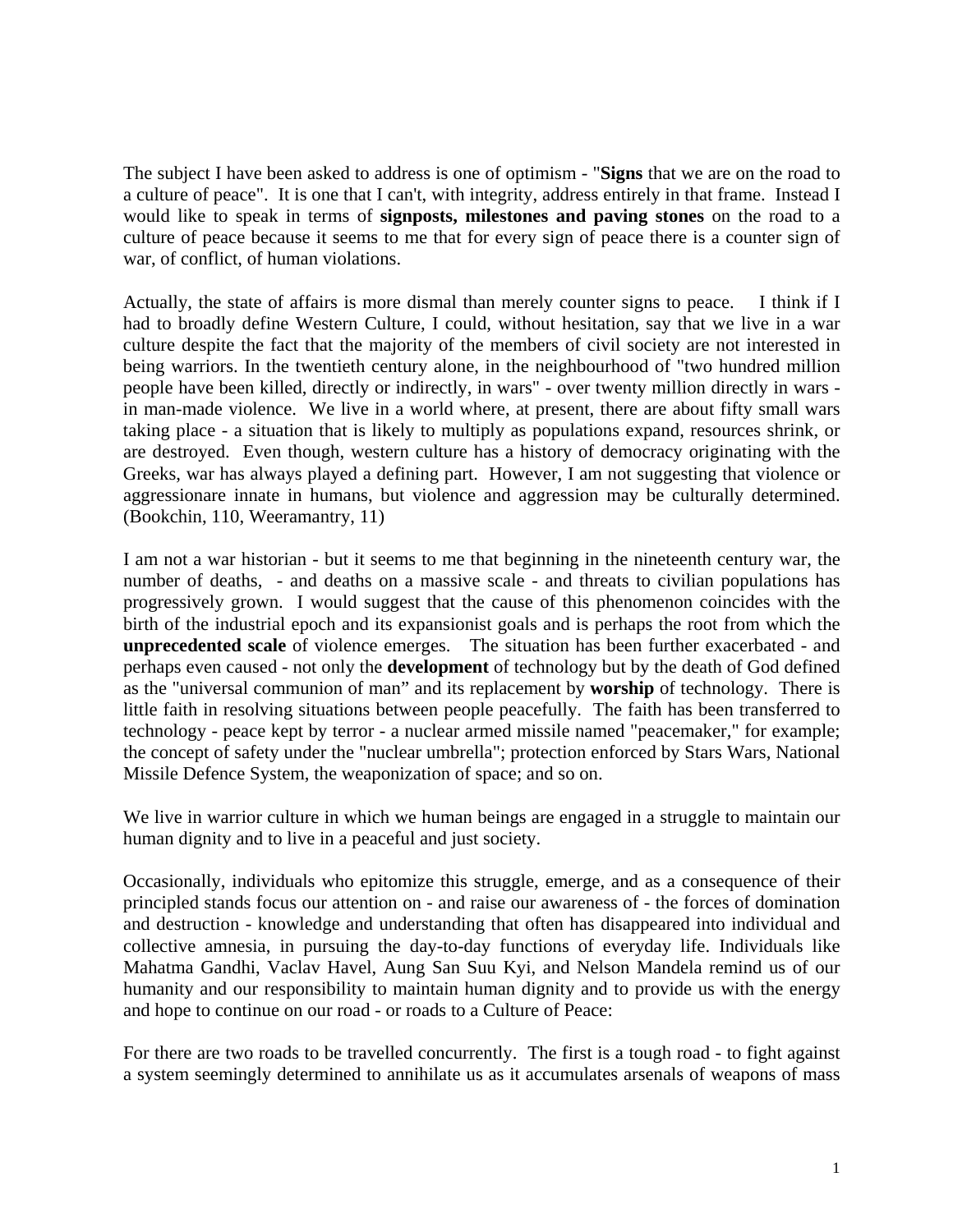destruction and maintains policies that could bring about their use; the second is peace-building - building a road to peace. The first is about survival, the second is about peace.

The first road to be travelled is in the active pursuit of the elimination of nuclear weapons, and the mobilization of political will to ban the weaponization of space. At the moment, we have the ability to destroy ourselves and the planet in an afternoon. As well, we are already facing 21st Century weapons of mass destruction which bode ill for humankind and have the potential for destruction greater than nuclear war.

Bill Joy, Co-founder and Chief Scientist of Sun Microsystems wrote to me about the new technological weapons and asked me "to raise the issues of these technologies and support efforts to contain these new dangers". Mr. Joy is concerned, first of all, because they "may empower nearly *anyone* to [commit] massively destructive acts," and secondly, because these technologies could cause an arms race similar to that of nuclear weapons. These weapons genetics, nanotechnology and robotics - are capable of runaway self-replication and destruction on such a scale that, in the case of nanotechnology the biosphere could be destroyed within half and hour. "This is the first moment in the history of our planet," writes Carl Sagan in "Pale Blue Dot" when any species, by its own voluntary actions, has become a danger to itself- as well as to vast numbers of others." (Joy letter; quoted in Joy)

Nuclear war, or war utilizing these technologies, is not war in the traditional sense. Nuclear weapons are not weapons in a conventional sense that can be used in a war where one side becomes the victor and the other the defeated Hans Morgenthau asserts that the concepts nuclear "**weapons**" and nuclear "**war**" are euphemisms. A nuclear **weapon** is "an instrument of unlimited, universal destruction." Nuclear **war** is suicide and genocide. The control and abolition of nuclear weapons and these 21st Century technologies is essential if we are not to pass along, generation after generation, the intolerable threat of nuclear holocaust, or destruction from these new technologies, and if we are continue to exist in history.

The second and concurrent road on which we must travel - and one we must travel in the shadow of extinction - We "*walk through the valley of the shadow of death*" (Psalm 23) - is the call to action and action itself, in its many forms, to work for global security, common security, human security in order to create a sustained world peace in which all people can live in their diverse cultures to their full potential. This entails an end to "unrestricted and undirected growth through science and technology", an end to "perpetual economic growth." - mindless production and consumption. (Japanese people have recently been criticized by their government for not consuming enough).

One of the primary keys to peace is the amelioration of suffering in the developing world, the elimination of poverty, hunger, famine, environmental degradation, illness with AIDS emerging as a major threat. These issues can perhaps be attributed, in part, to the legacy of colonialism, playing some part in the root causes of the tribal, ethnic and civil strife. It is no secret that the countries of the developing world are of interest to the major world powers - the G-8 (and before them the colonial powers) **only** in relation to their own economic gain. It is only where their financial interests are at stake will the powerful nations intervene – a prime example is the Gulf War when the oil supplies were endangered by Iraq's invasion of Kuwait.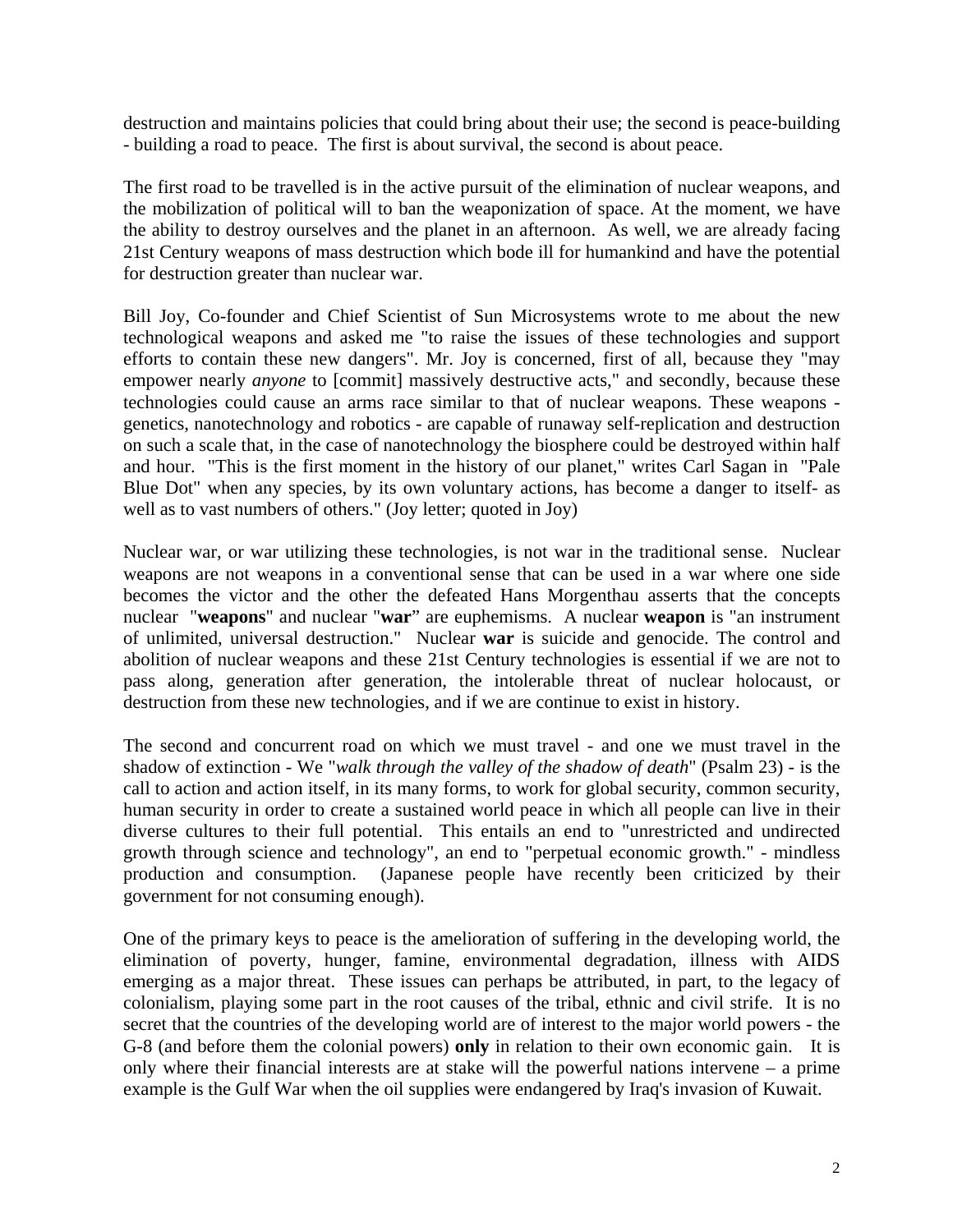We recently celebrated the 100th Anniversary of the 1899 Hague Appeal for Peace Conference. The 1899 Conference is perhaps an appropriate defining point to measure how far we have come on the road to peace; to look for significant milestones that suggest we may be having some success in our struggle for a culture of peace; and signposts that will provide us with direction on the path to a peaceful future.

By the time of the first Hague Conference there were over four hundred peace societies - the growth, development, sophistication of which, since then, I see as the most significant and most important progression on the road to peace. One hundred years later Cora Weiss, President of 1999 Hague Appeal for Peace managed to bring to The Hague, over 10,000 people from around the globe, representing many different organizations concerned with the need, and working in different areas, for peace. This is the **future** of civil society.

The 1899 Hague Peace Conference emerged at the end - and because of – a war-torn century at that time the worst in history. There are several views on the reason for the meeting in The Hague in 1899 and I think two of them, inconsistent though they are, provide a telling argument for the complexities in which we find ourselves, with regard to the peoples-of-the-world's longing for peace.

One view, expressed by Judge Weeramantry, a highly regarded former judge, and Vice-President, of the International Court of Justice, is that the world was sickened by the fact that during the 19th Century, the horrors of war had caused human suffering on a scale at that time unprecedented in history: new levels of efficiency had been achieved "in the regimentation of resources for the slaughter of enemy populations." In response to the outcry and call for peace, the Czar of Russia, according to Judge Weeramantry, took the initiative, and the Great Powers met in The Hague and (I'll quote him) "made plans to lead humanity to a golden future free of the scourge of war [and] went further along the path to establishing a machinery for global justice than any other conference in recorded history." However, we have to acknowledge the abysmal failure of this dream with over eight-and-a-half million people killed less than twenty years later. (Weeramantry, 10)

Another view, and equally valid, voiced by Geoffrey Robertson, a well respected international lawyer and Queen's Counsel, specializing in human rights, is that the Great Powers met in The Hague in 1899 and 1907, and prior to that in St. Petersburg, with the aim of reducing "the cost of killing soldiers in wars." The major powers, he says, met out of concern about the cost of new weaponry, and agreed on limits "on the development of poison gases and explosive 'dumdum bullets." According to him, these rules "came to be dressed up in the language of humanity... due to the influence of the International Committee of the Red Cross". However, the intention of the founder of the Red Cross, who was "horrified by the carnage left on the European battlefields", according to Robertson, was, not to end war, but merely "to make these wars more humane for injured soldiers and prisoners." (Robertson, 15).

This marked the emergence of International Humanitarian Law which is one of the milestones on the road to a culture of peace. Humanitarian law, though, is war law - it imposes legal restraints on the warrior, the methods of killing. The modern rules governing the conduct of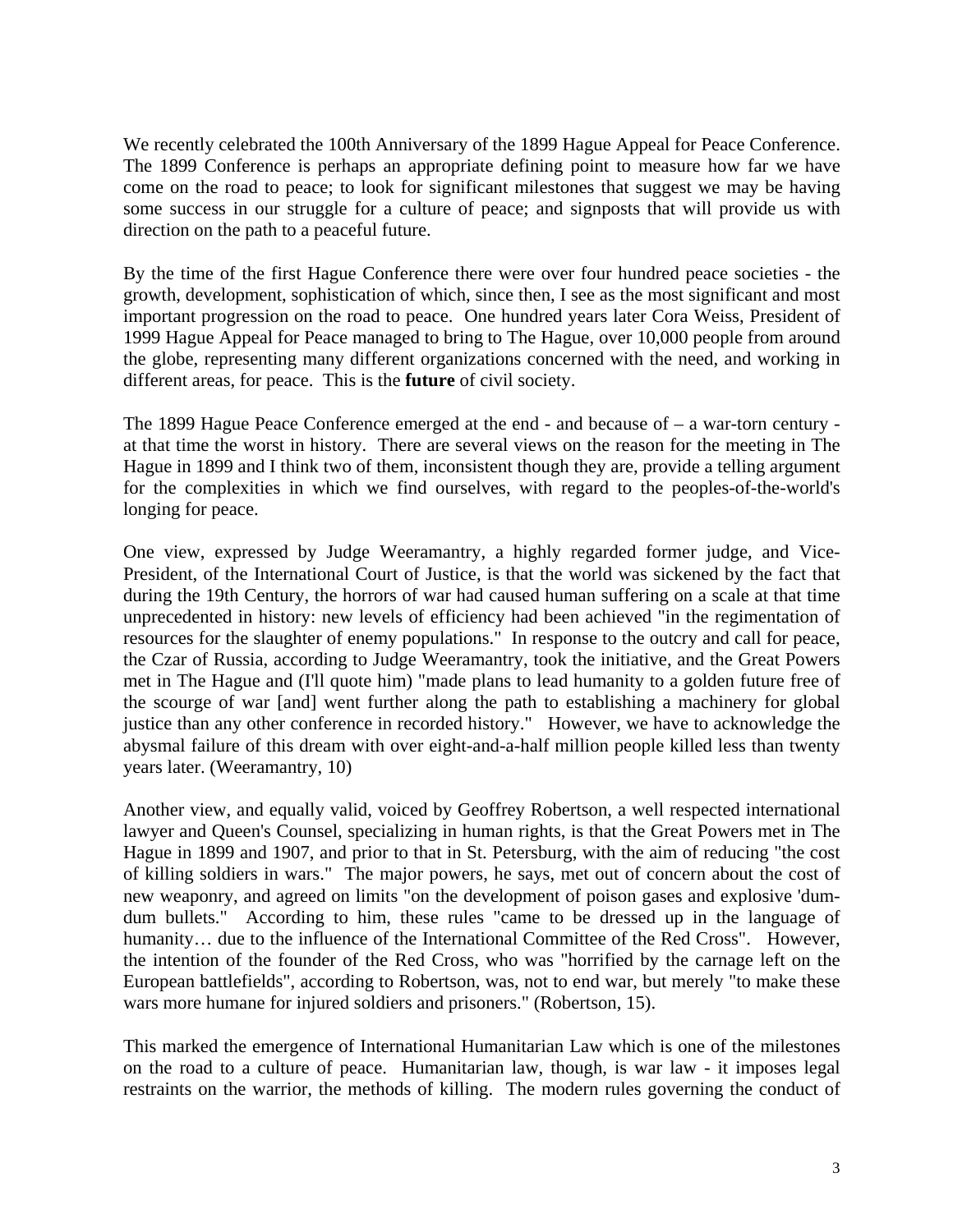warriors which include rules on who and what can be targeted, "are now collected in the four Geneva Conventions." However, according to Robertson "after a century of arms control efforts, commencing in 1899 with a peace conference in The Hague at which twenty-six nations debated whether to use dum-dum bullets, ends with 50 million Kalashnikov rifles in circulation and with no international rule preventing the use - let alone the development – of nuclear weapons." (Robertson, 173, 167).

The development of International Law, even though **still** in its formative stages and relying "upon equity, ethics, and the moral sense of mankind to nourish its developing principles," can be considered a series of milestones or perhaps paving stones - because they create a legal ground, a code of conduct - on the road to peace. However, the problem with International Law is that it develops after the fact, after the atrocity, after the war, and we are reaching the point where such retrospective remedies become increasingly futile. (Weeramantry, 5)

Most - if not all (perhaps all) - of the decisive actions and the creation of major global institutions concerned with freedom, justice and human dignity - peace - have arisen - like the phoenix - from the ashes of war, of death, of abominable acts of destruction. The League of Nations and the International Court of Justice emerged as a response to the horrors of the First World War. These two institutions, however, did not concern themselves with human dignity per se, for the League of Nations was created for developing and keeping peace between states. The International Court Justice has jurisdiction only over consenting **states** party to the Statute of the ICJ. Individuals had to wait for another war before their interests, the interests of the members of civil society were taken into account.

Their time came with the birth of the United Nations - the response to the carnage of the Second World War and it is important to state, the evils, the genocide perpetrated by the Nazis. This was in the minds of the drafters - and resonates in - the UN Charter and the Universal Declaration of Human Rights. This is tremendous victory - another milestone – for human dignity, for global security, for a culture of peace. One of the Charter's primary purposes - "respect for human rights and fundamental freedoms" - owes its prominent position to "lastminute pressure" from American non-governmental organizations on the American officials at the meetings in San Francisco in June, 1945. (Robertson, 32)

Unfortunately for peace and human security, the power in the United Nations was - and is vested in the victors of World War Two who became the five permanent members of the Security Council - the P-5 they are called – each with the power of veto. They are also the nuclear powers, and regrettably, hold the world in some kind of hostage.

Another development from the Second World War - is The Nuremberg Charter, the response to the absolute horror at the unbelievably evil crimes of Hitler. This was another momentous step forward - another milestone – on the road to peace. Though there were earlier laws, piracy and anti-slavery which could be considered "crimes against humanity", Nuremberg was **the** huge step forward for International Law. It changed, clarified and developed the concept of "crimes against humanity." For the first time individual rights took precedence over sovereign rights and individuals who committed crimes against humanity on behalf of the states they represented were deemed responsible for the crime. Moreover, these states themselves were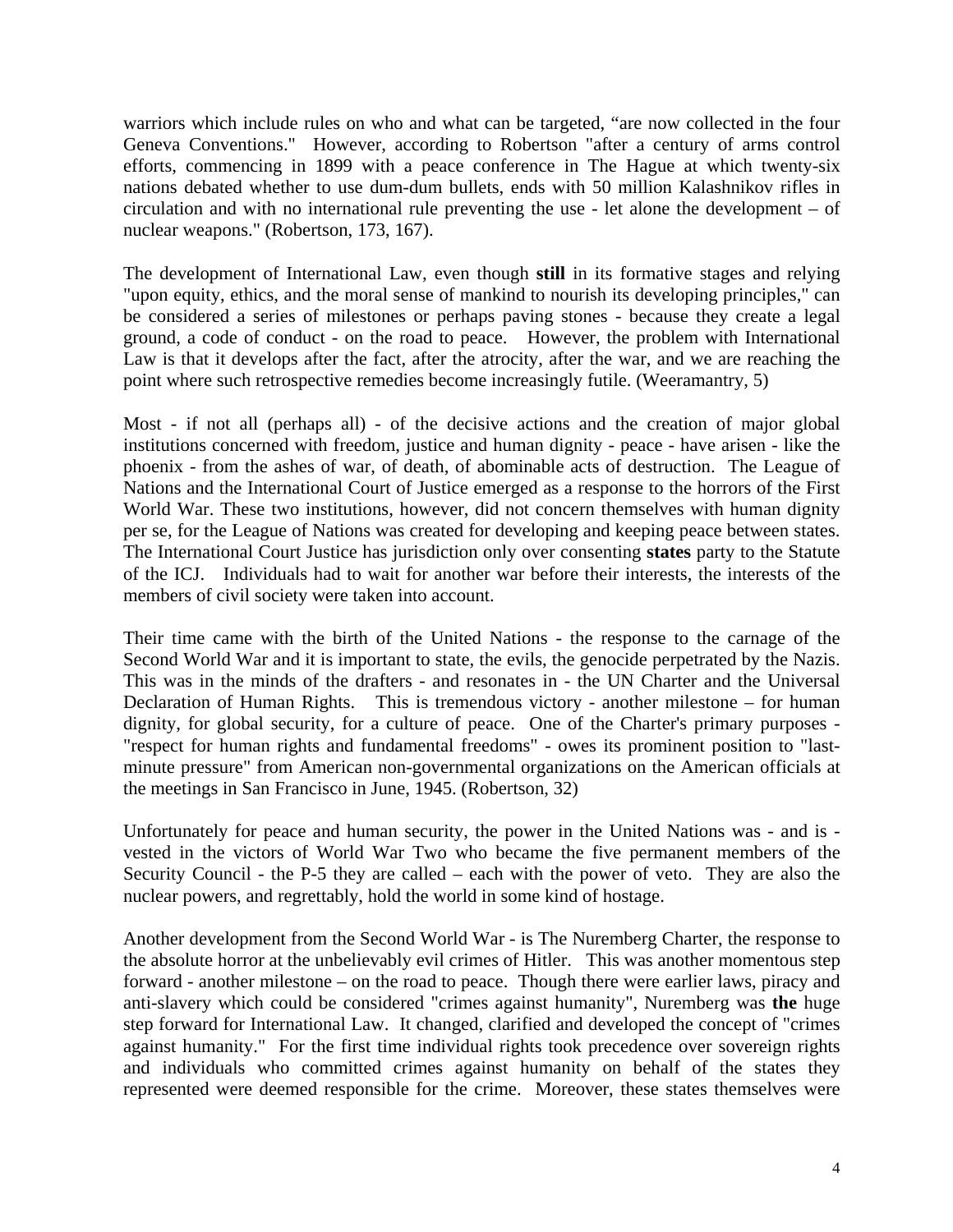under a continuing obligation to institute legal proceedings and punish them for their crimes. If they failed to do so another state or the international community had the right to bring them to justice.

Following the Nuremberg Judgements - almost fifty years later, however - two Criminal Courts were established on an *ad hoc* basis to punish crimes against humanity: the Hague Tribunal to prosecute the crimes against humanity in the former Yugoslavia and the Arusha Tribunal for crimes committed in Rwanda. And recently, in Rome, a treaty was drafted and up for ratification which will establish a permanent International Criminal Court. These must be seen as victories for peace - as milestones. However, it must be emphasized that crimes against humanity have been selectively punished according to the will of the United Nations Security Council. None of the victors have been put on trial for the razing, the carpet bombing, of Dresden and Berlin; for the firebombing of Tokyo, for the atomic bombing of Hiroshima and Nagasaki, to say nothing of crimes against humanity committed in Vietnam.

Moreover, the Rwanda massacre and the East Timor devastation could have been prevented but for UN Security Council's -and above all the United States' refusal to act. You will recall Stephen Lewis's piercing indictment of U.S. Secretary of State, Madeline Albright). My dream is that someday justice will be elevated to a realm above state interest, because to the detriment of justice, International Law is subservient to states parties to the Treaty; and the United Nations is a convenient tool, governed by the power relations in the Security Council.

The latest victory for justice and human dignity was the Pinochet judgement which brought the crimes against humanity **out of the zone of war** and into the **realm of "peace"** - "peace" in the sense that it was not conflict between states. This would never have happened if, according to Robertson, Pinochet had decided to take tea with Henry Kissinger rather than Margaret Thatcher because the United States, which is a friend of Chile, would have issued Pinochet with a "suggestion for immunity". In Robertston's view credit it due to the British Government which allowed the law to take its course and to the English judges who, to quote him, "with an almost touching naiveté, took the Torture Convention to mean what it said." ["With uncanny, uncynical decency, they proceeded to hoist the old torturer on his own petard"] (Robertson, 396,397)

These are some of the milestones and signposts on the road to peace. But it seems to me that is atrocious and unjust that human beings are forced to carve their steps for peace out of, in reaction to acts of war and violence. There has to be some way to plant the seeds of a humane, just world in healthy soil rather than in the killing fields.

Many or most of the actions to create a just world order, a culture of peace - and this is my most important point - a signpost - have come about because of the involvement and actions of civil society, of dedicated individual and groups.

One of the most hopeful signs towards a culture of peace is the rapid growth of civil movements, of people and groups who are determined – to paraphrase a section of an Amnesty International call to action - to not "be part of the killing silence." And another, for which we give thanks, is the accelerated development and expansion of communications technology,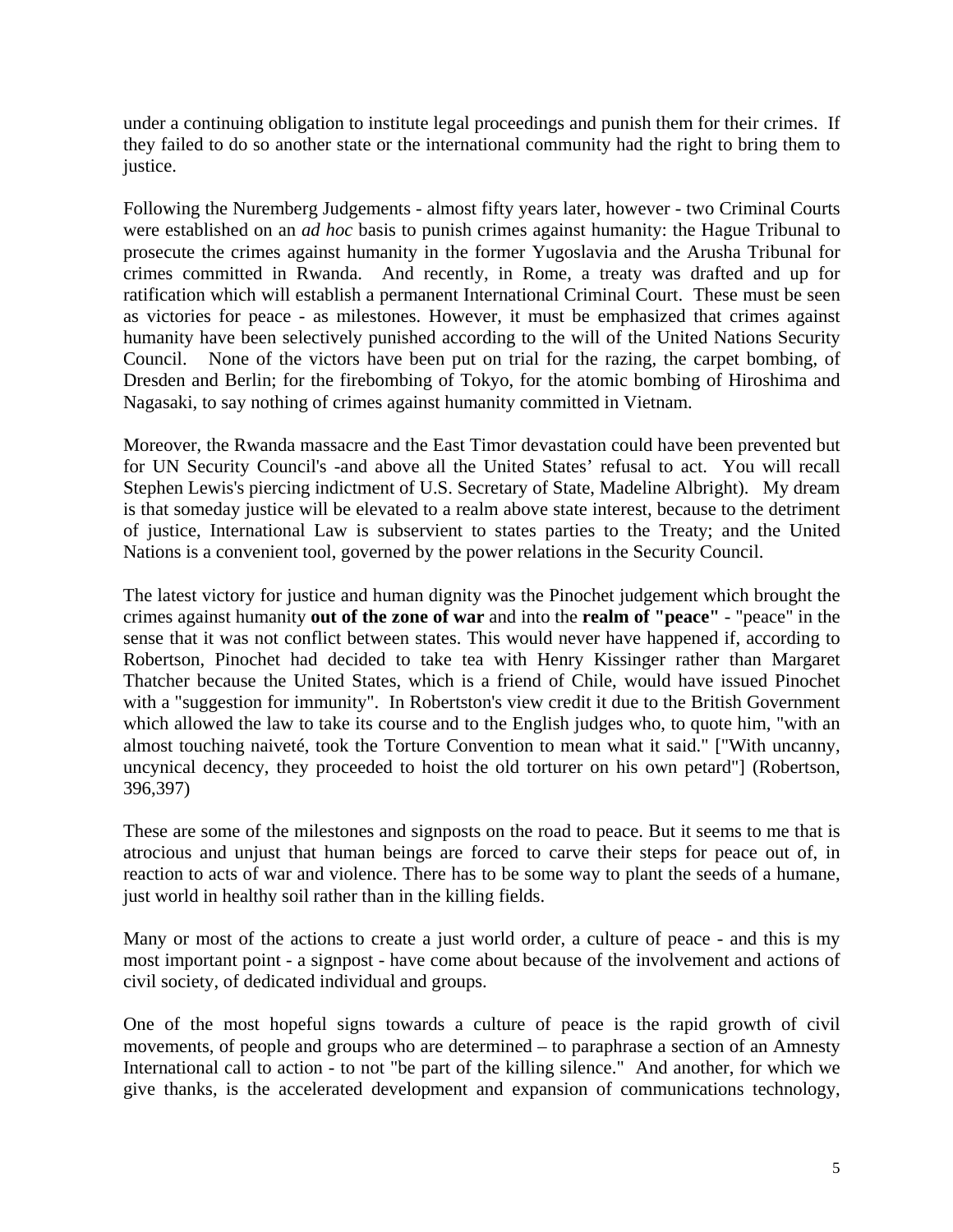creating global networks which link non-governmental organizations around the world. Amnesty International, for example, has over one million members world-wide and there are 900 other non-governmental organizations defending and promoting human rights and hundreds and hundreds of others focusing in others facets of peace and justice, nuclear abolition, anti-war, health, education, environment, development and so on.

A system parallel to the United Nations has grown up outside, alongside and synchronous with it - and often slightly ahead because these non-governmental organizations are not governed by power and politics. Their concern is respect for human rights and fundamental freedoms. It is this moral force, which perhaps idealistically and naively, takes seriously the moral and ethical imperatives of the United Nations Charter and brings pressure to bear on the member states to act in the spirit of the Charter and to live up to their obligations under the various treaties, signed by them under the auspices of the United Nations.

These non-governmental organizations are host to a wealth of knowledge, expertize, experience, energy and a principled value-oriented, ethical commitment. Their members come from many walks of life - some are lawyers, medical doctors, academic experts, former military officials, diplomats, weapons scientists and arms control negotiators; and religious and spiritual leaders who remind us of the dignity of the human, and of our responsibility for all life.

Non-governmental organizations have created powerful global networks for information gathering and dissemination which have proven to be valuable to governments. Civil society has always played an important role in fact-finding, in the verification of information through the intelligence networks they have built. Citizen's groups also focus attention on the issues and mobilize public opinion.

When we look to past successes in our struggle for a humane world, the actions of members of civil society have played an immense role in the development of International Law. One of the most significant was the abolition of slavery; another was the concern articulated by the founder of the International Red Cross and supported by the outcry from the four hundred peace societies referred to earlier, which gave birth humanitarian law, albeit for war; there were the American non-governmental organizations (American Jewish Congress and the NAACP) whose pressure attained the primacy of "respect for human rights and fundamental freedoms" in the UN Charter. And Amnesty International and Human Rights Watch can take credit for most of the achievements in human rights law.

The most significant action taken by civil society - in that it broke new ground by achieving its goal by linking with government - is the World Court Project. This project was initiated by a small group of individuals, who addressed themselves to the question of how to have the International Court of Justice, whose jurisdiction is based on consent, give an opinion on whether or not nuclear weapons, or the threat of nuclear weapons constitute a threat to humanity, a crime against humanity. This became a world-wide citizen movement which sought partnership with the World Health Organization and then because the Court refused the World Health Organization jurisdiction, with the government of Costa Rica.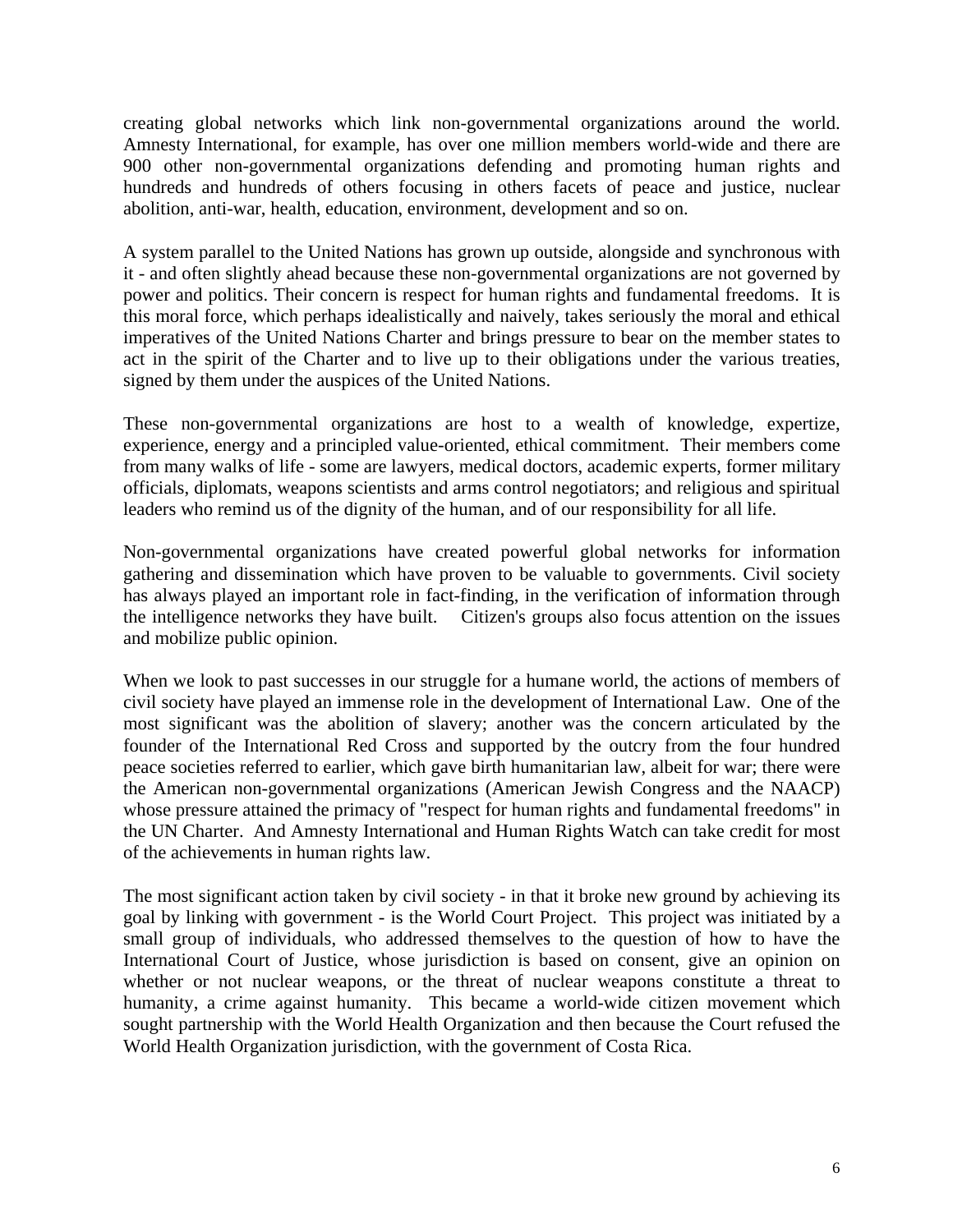Building on a global coalition of citizens, the Canadian government, in 1997, forged a civil society/government partnership, to ban landmines which resulted in the Ottawa Process, a Landmines Treaty which the US, China and Russia, all UN Security Council members have, so far, refused to sign.

The recent Treaty to establish an International Criminal Court is another important successstory for civil society and a step towards a culture of peace. Pressure from citizen groups, concerned with human rights, on their governments around the world resulted in its creation in Rome in 1998.

Citizens protests against globalization at the World Trade Organization meetings in Seattle and again recently in Washington at the World Bank/International Monetary Fund meetings are perhaps harbingers of change to address the global economic disparities caused by the unregulated activity of multinational corporations and the global currency markets.

The nuclear abolition movement is undergoing a renaissance now that the Cold War is over, a Second Nuclear Age has set in, and new nuclear dangers are threatening the peace and security of the people of the world. The Canadian government, reacting to pressure from citizens' groups, has in a small way attempted to create a civil society government partnership by establishing annual NGO/government consultations on the nuclear issue. It also included two NGO representatives on its delegation to the 2000 NPT Review Conference. At the conference Canada proposed the participation of accredited NGOs expert in this field. However, this was not acceptable to the majority of states. All that came out of the proposal was agreement that one formal meeting will be held between delegates and NGOs at which NGOs would make presentations to the delegates. This was mere formalization of a process that was already taking place.

The United Nations conferences - Habitat, The Earth Summit, Women's Conference in Beijing - which though excluding citizens from decision-making forum, gave the people the opportunity to mass in large numbers, network, create coalitions, bring the issues to the attention of the world's public and create the ground for change in the interest of human beings. If Kofi Annan's proposal for a Conference on Nuclear Dangers becomes a reality, then we will have the opportunity again to carve out a path towards a global peace.

To me, the growth of civil movements, and evidence that they are going on the offensive, that their power is growing and they are demanding action and enforcement, is the most significant process, the most significant signpost directing us to the future - in the movement towards a culture for peace.

We, the people, have to accept that we are responsible for all life, to create a world worth living in. We cannot trust our destiny to government nor can we trust diplomatic solutions. They are not just - they are all about sovereign power relations, statecraft. International Law is dependent on the will of states and subservient to States interests. An example of this is one I spoke about with regard to Pinochet's bad decision to travel to England for his health problems, rather than the United States which would not have allowed the law to take its course. It is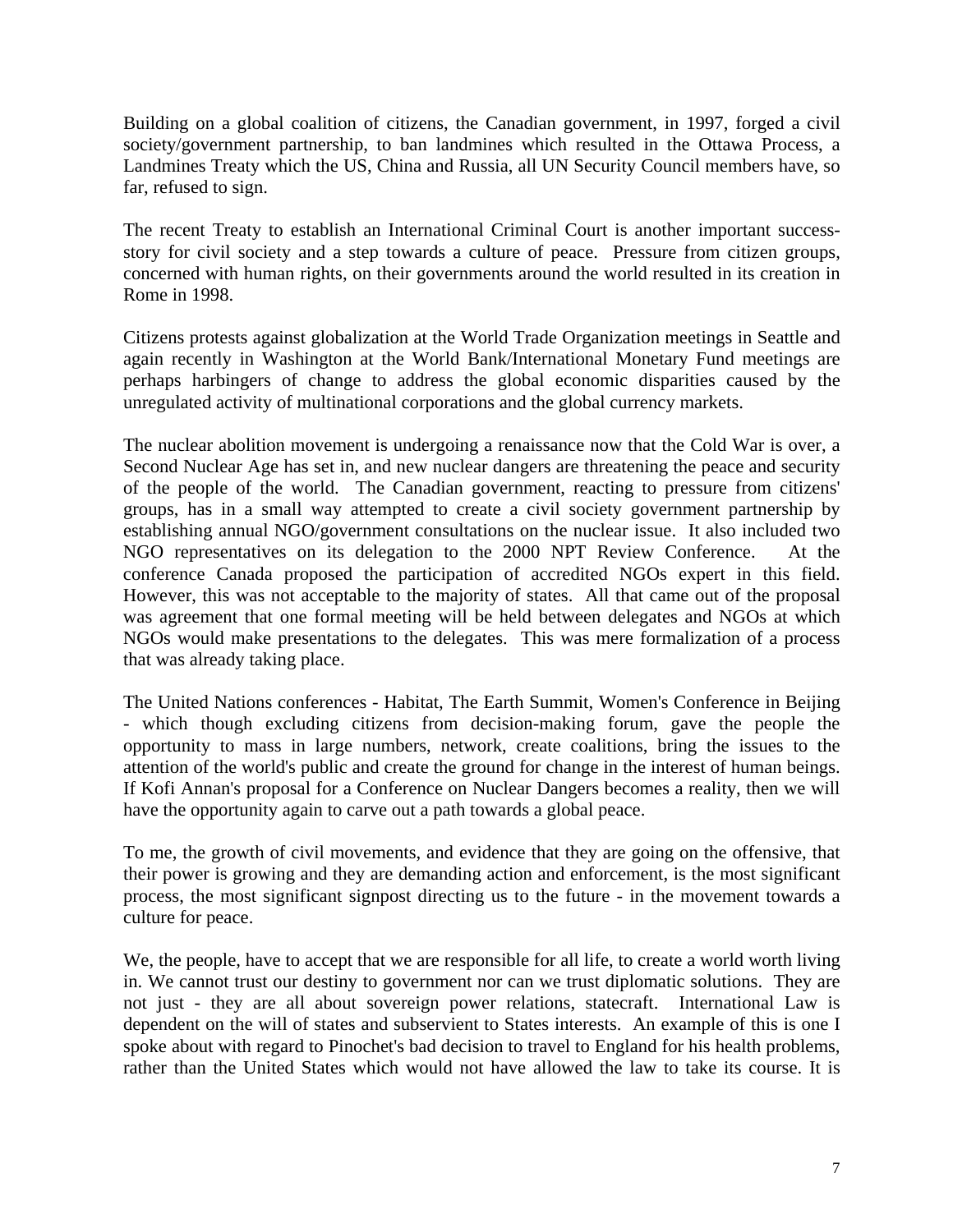some comfort that the courts of Chile have stripped him of his immunity. Future perpetrators of crimes against humanity will perhaps hesitate, and current ones will perhaps tremble a little.

I was outraged when I read that the US signed the 1977 Geneva Protocols on Genocide with a reservation that this did not apply to nuclear weapons; I feel angry that US will not sign the Landmines Treaty because it wants to continue to use them and their cluster bombs; and that China will not sign the Treaty to the International Criminal Court because of, it is suspected, its massacre in Tianamen Square. The U.S. will not sign it because it fears that its soldiers will be indicted. Recently, France, in an outright violation of justice for humanity, signed the International Criminal Court Convention with a reservation which will allow it to commit nuclear genocide with impunity.

The U.S. prepares itself for a Third World War with tremendous investments in hightechnological super weapons and the weaponization of space, and threatens world peace and stability with its proposed National Missile Defence System and potential abrogation of the ABM Treaty, its failure to ratify the Comprehensive Test Ban Treaty, the resurgence of its nuclear doctrine as strategic to its defence policy and to NATO policy which has caused Russia to give new importance to nuclear weapons. All these actions have the potential to start a new arms race.

There are some countersigns at the political and diplomatic levels – in the service of peace - for example, there is more emphasis on preventative diplomacy and conflict resolution; the UN has a peacekeeping force which, however, is merely operative to keep the peace once the mechanisms are established. Some governments, to name Canada for one, in the person of its Minister for Foreign Affairs, Lloyd Axworthy, are attempting to affect a transformation from the military security concept to one of human security and to concern themselves with issues of the effects of war on children, on women and children in armed conflict, child soldiers, landmines and so on. However, I do not think that they are attempting to ameliorate, in a real way, global economic disparities, poverty, famine, health, education, environmental degradation which perhaps would address the root causes of war.

The real signs for peace come from civil society, to the thousands of activities undertaken in the striving for peace - the paving stones – of hundreds of thousands of individuals around the world. In political circles these would be called Track II activities - you, the teachers of global education, for example, imparting tools for a sustainable future, peace education, conflict resolution and so on - grounding our young people in ethically based knowledge and practices. There is also a minor revolution taking place in alternate technologies, small scale economic and development activities, though these are in no way a counterweight to the massive technological developments.

These activities are taking place in the shadow of death, because the peace we are attempting to create today is more the outcome of fear of our demise from either ecological devastation or from death from weapons of mass destruction. Peace comes to be a mandatory goal, the only possible route for the continued existence of the human species. These thousands of civil initiatives may be the ones that will help us turn back from the wrong road we have taken - to